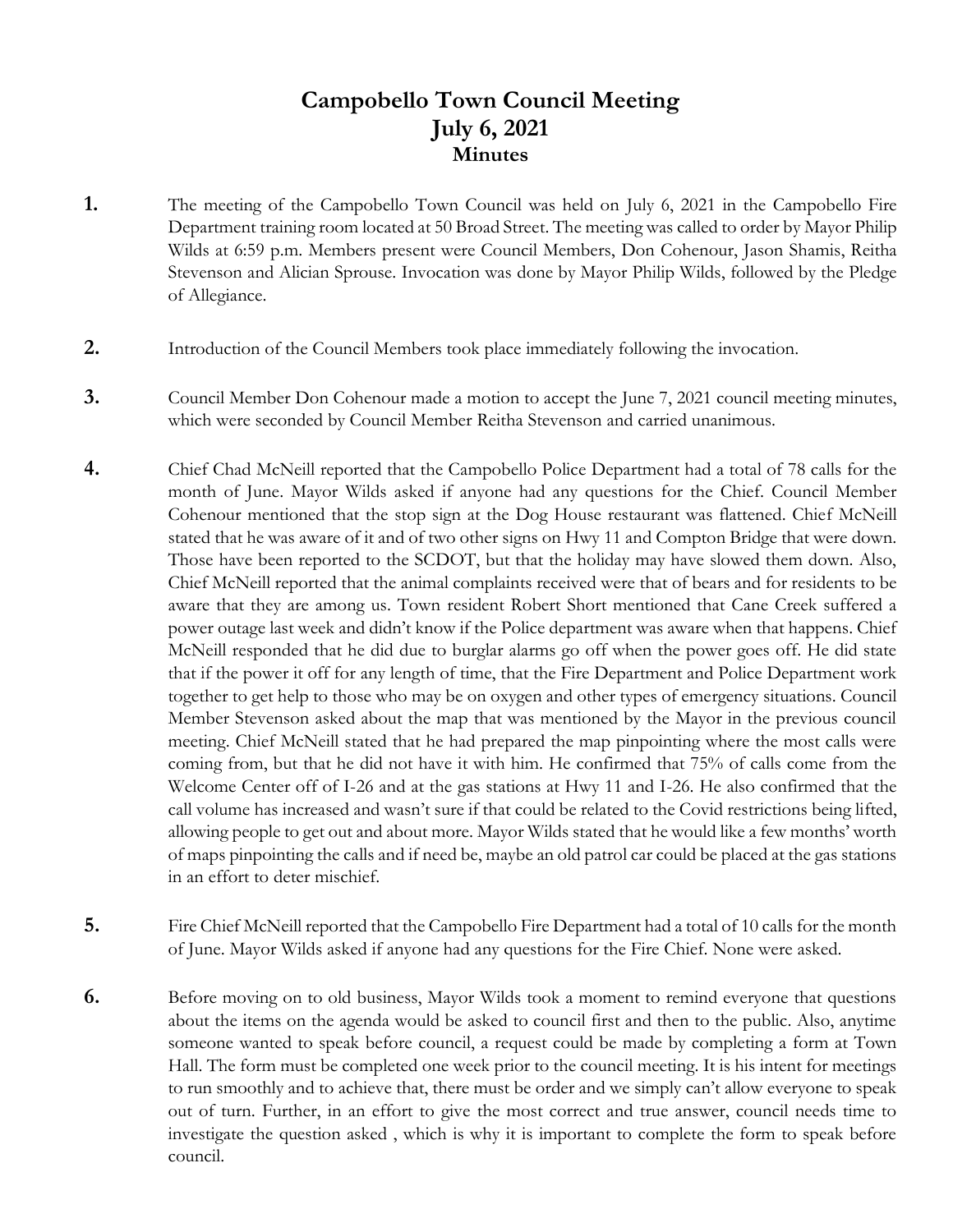### **7. Old Business-**

- Mayor Wilds asked if council had come up with a date and time for their first work session to review and discuss the 2021-2022 budgets. Council and the Mayor all agreed that Saturday, July 10, 2021 at 9:00 a.m. worked with everyone schedule.
- A second reading of Ordinance 10.205- Health & Sanitation-Same. Notice to Remedy or Remove Condition, was done by Mayor Wilds. Motion was made by council member Don Cohenour to accept the first reading of the amendment, which was seconded by council member Jason Shamis and carried unanimous.
- A second reading of Ordinance 10.206-Health & Sanitation-Same. How Given and Ordinance was done by Mayor Wilds. Motion was made by council member Don Cohenour to accept the first reading of the amendment, which was seconded by council member Jason Shamis and carried unanimous
- A second reading of Ordinance 10.403 Health & Sanitation Notice to Remove was done by Mayor Wilds. Motion was made by council member Don Cohenour to accept the first reading of the amendment, which was seconded by council member Jason Shamis and carried unanimous

Mayor Wilds assured everyone that the changes in these Ordinances were not to hurt the community, but to help. These changes allow our Codes Enforcement Officer to be able to give notice to residents and business owners who have neglected their property, which only hurts the town.

### **8. New Business-**

- Fire Chief Brandon McNeill asked council for permission to change the landscape of the entrance signs in Town. He would like to remove the shrubs and bushes and basically make it just grass so that it is easier to maintain. In the future, they would like to look into some type of lighting and possibly new signs. The signs have been the same for 15 years. Council member Cohenour mentioned that when the bushes get out of control, you cannot see the sign. Also that they are hard to maintain and attract yellow jackets nest. Chief McNeill stated that the project would start in the next several months when the temperature goes down. Mayor Wilds said that any change would be good. Council Member Shamis said that he would like to discuss options for the sign entrances at the next work session. Mayor Wilds asked for a motion to allow changes to be made to the town's entrance signs and landscape. Motion was made by Council Member Jason Shamis, which was seconded by council member Alician Sprouse and carried unanimous.
- Council Member Shamis brought up the need to review the Town's fee schedule and how the town needs to look at adding a grading fee and possibly increasing the other fees. Mayor Wilds asked that we find out what the surrounding towns have set as their fee schedule. Chief Chad McNeill said that they have already been working on gathering a list. Council Member Shamis asked that this be added to the work session agenda for the July 10, 2021 meeting.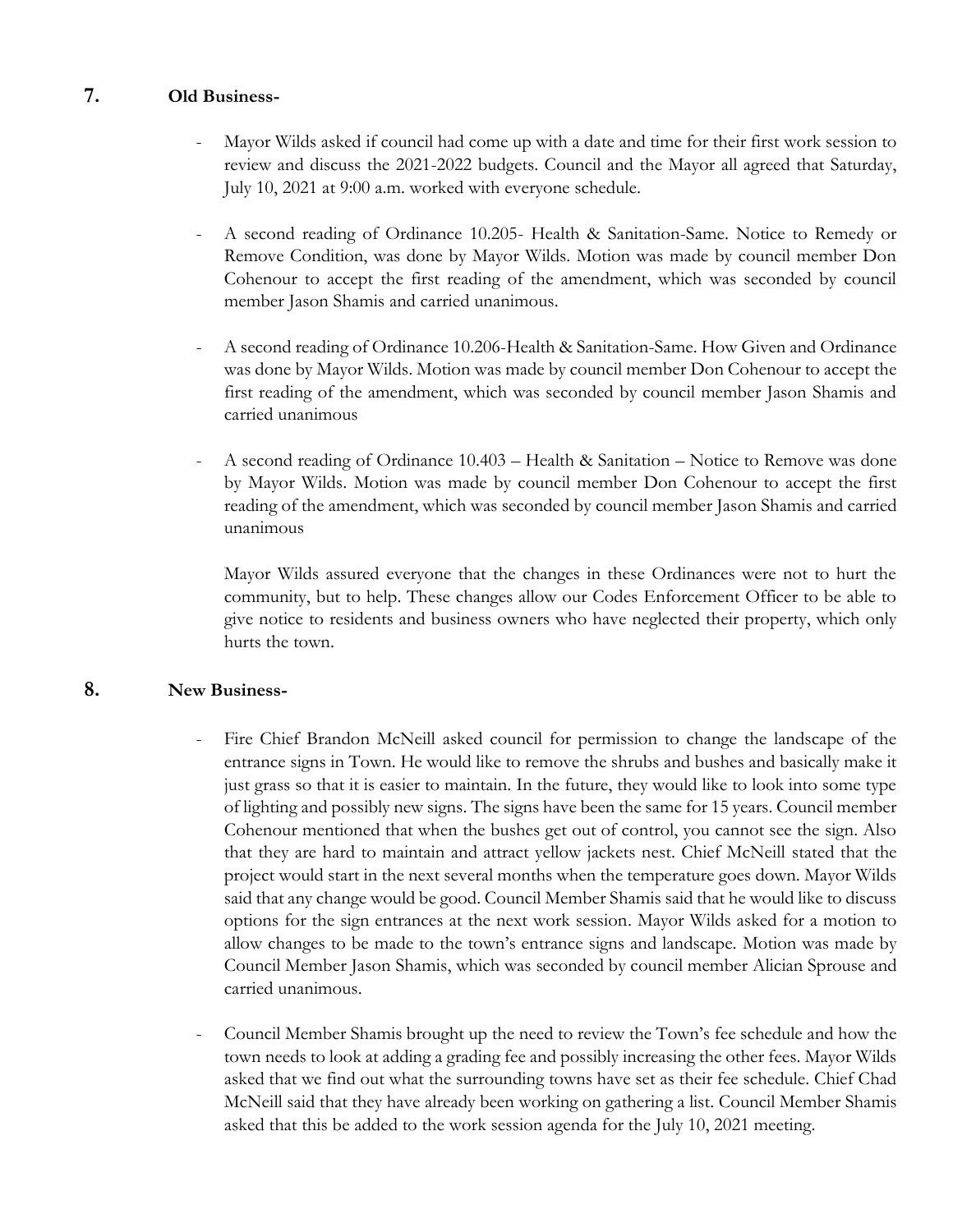- Clerk Hyder spoke regarding the need to open a new bank account for funds the town will receive through the Government. This plan was passed by Congress as the law known as the American Rescue Plan. This is a \$1.9 trillion relief bill that provides a total of \$65.1 billion is the nation's effort to help municipal governments recover from the COVID-19 pandemic. Funding must be used in accordance with their guidelines, such helping maintain vital governmental services, infrastructure and replacing public-sector revenue losses. The Town of Campobello should start receiving its portion by the end of this year, therefore, a bank account for this money should be opened and a separate budget should be prepared for this money. Mayor Wilds asked if there was a motion to allow Clerk Hyder to open a bank account specifically for the American Rescue Plan funds. Motion was made by council member Don Cohenour, which was seconded by council member Reitha Stevenson and carried unanimous.
- Council Member Sprouse stated that there were two possibilities of 'Blessing Boxes' to be put up in town. This would be of no cost to the Town and the first one would be placed at the park. Hope Ministries would supply the box with food. Mayor Wilds asked who would monitor the box to make sure people didn't put old or opened food in it and that they didn't leave clothing or other items at the box. Also, would there be guidelines for people to read about what can and cannot be placed in the box. Council member Sprouse said that she would monitor it. Council Member Shamis said that a "food only" sign could be taped to the inside of the plexiglass door. Town Resident Beth Short asked how would be know if someone from outside of town took from it and could town residents make donations. Council Member Sprouse said that she would leave it up to people to do the right thing and that if they could live with it, then so could she. She also stated that she would be glad to take donations from anyone. Mayor Wilds asked for a motion to allow a Blessing Box to placed in the park. Motion was made by council member Don Cohenour, which was seconded by council member Reitha Stevenson and carried unanimous.
- Council Member Sprouse spoke on Bethel Baptist Church wanting to use the park once a month to provide a hot meal and clothing to those in need. They would only need the park from 1p-2p. Also, if the use the park, would they be charged a fee for it. Mayor Wilds asked that this be put on the work session agenda for further discussion regarding charging a fee. Mayor Wilds asked if there was a motion to allow Bethel Baptist to use the park once a month. Motion was made by council member Don Cohenour, which was seconded by council member Reitha Stevenson and carried unanimous. Town Resident John Owenby commented that he has been placing a table in his yard full of veggies from his garden. These are free for anyone in the neighborhood and he will continue to do so until his garden stops producing. Many thanks were given to Mr. Owenby by council and the public.
- Council Member Sprouse requested that the park be sprayed for mosquitoes from April to October, as they were terrible at the last Recovery Campobello meeting. Mayor Wilds asked that this item be placed on the agenda for the next work session meeting.
- Council Member Sprouse mentioned that she had a few vendors wanting to set up a truck/trailer in town to sell merchandise and she wondered if there was any place for them to do so. They would purchase a business license. Police Chief McNeill mentioned that Patrick with the Dutch Plate was leasing the gravel lot on the corner of Caldwell and Hwy 176 and that he may be interested in allowing them to set up there.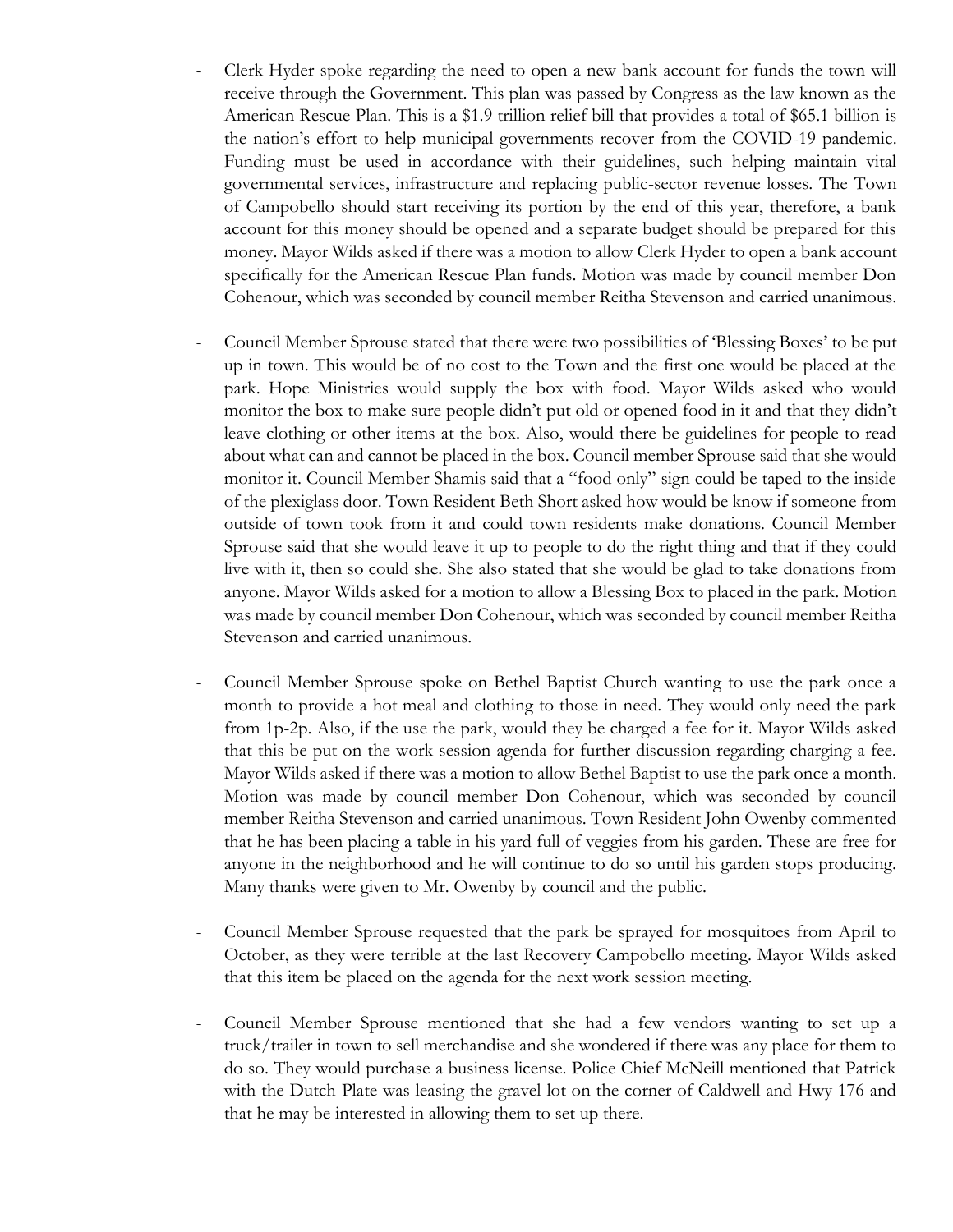- Council Member Sprouse thanked council and the town for allowing her to award scholarships to two very deserving ladies. First, she presented Gracianna Caulder with the "We Believe In You" \$1,000 scholarship with the hope that she will bloom into the artist she has always dreamed of. She will be pursuing a degree in Art at Converse College. Morgan Ford was awarded the "We Support You" \$1,000 scholarship to help towards obtaining her Bachelor's Degree in Dental Hygiene at East Tennessee University.

### **9. Other Business-**

- Council member Shamis had no updates from the Planning and Zoning Committee. To date, he has not received a return all from ACOG with a quote on how much it would cost to help update the planning and zoning ordinances. Town Resident Jeanne Rist asked what the purpose of Planning and Zoning Committee. Council Member Shamis said that the last time a plan was done for the town was in 2000 and it was not set up for any long-term planning. It needs to be updated as Campobello will only continue to grow. If we do not set things in place now, it would cause trouble in the future. Zoning ordinances are designed to help both residential and commercial.
- The Mayor asked if anyone had any new business for August and the following was brought to his attention:

Council Member Cohenour told of several LED lights in town that have turned blue, which is an indicator that they are going bad. Police Chief McNeill said that Duke Energy had been contacted about replacing them.

Town resident Owenby said that he would like to know an update on helping Past Prime Partners with their investment and in their securing the white house beside it. Mayor Wilds indicated that they knew what they were getting before they purchased the building and that the town had no sewer, so that would be up to them to research what they can do with their investment. Had it not been for COVID-19, he would have condemned the building last year. However, Mayor Wilds asked Mr. Owenby if he would be the liason between the Mayor's office and Past Prime Partners in regards to sewer system. Mr. Owenby said he gladly accepted and is willing to participate and help in any way he can using his many years of experience in environmental waste water.

### **10. Adjourned- July 6, 2021 at 7:49 p.m.**

With no further business presented, Mayor Wilds made a motion to adjourn, second by Council Member Alician Sprouse and carried unanimous.

 Let it be known, there are times it may be necessary for the Council Members to enter an executive meeting.

Town of Campobello Council Meeting minutes recorded by Town Clerk, Kim Hyder on this 6<sup>th</sup> day of July, 2021.